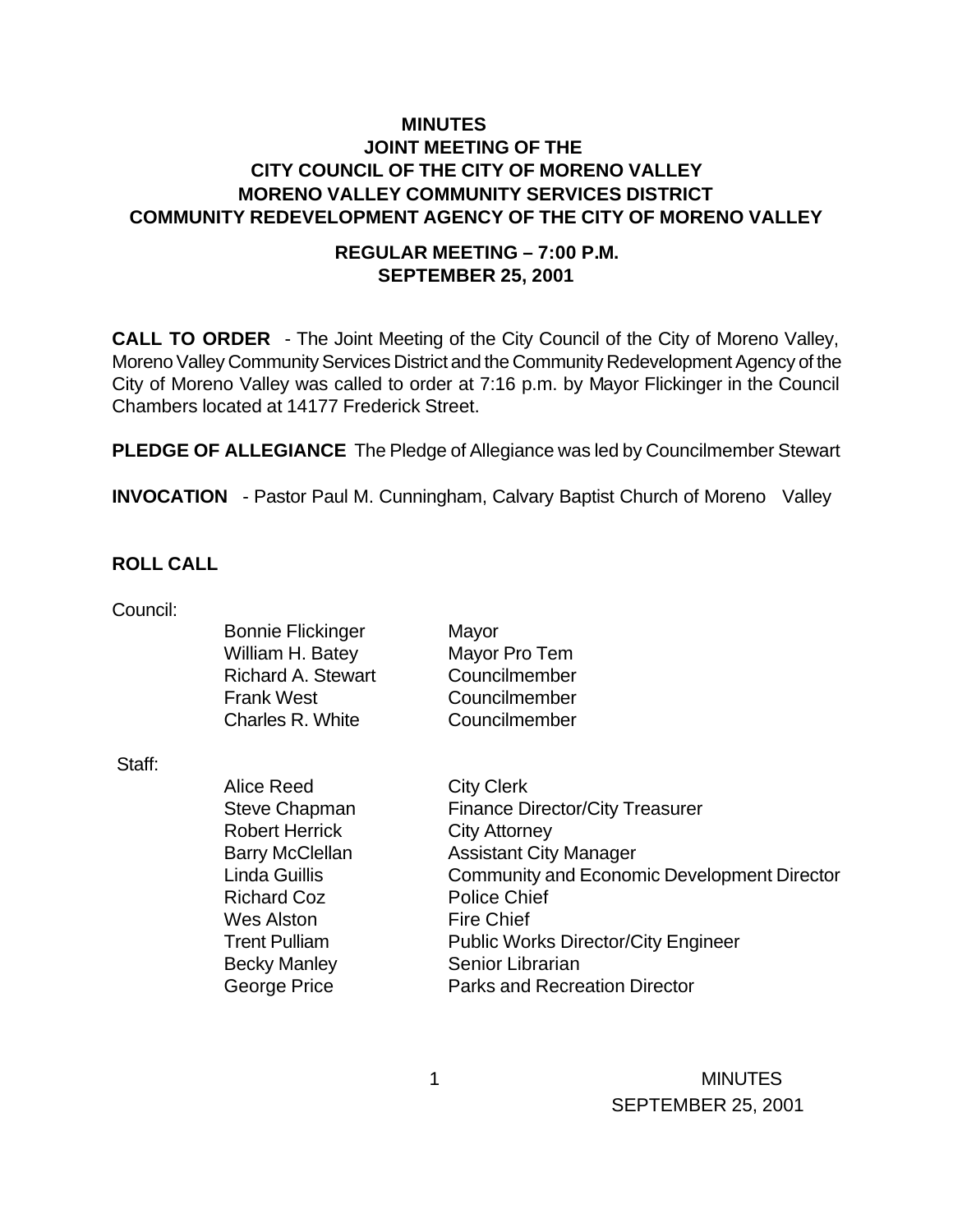# PUBLIC COMMENTS **ON ANY SUBJECT NOT ON THE AGENDA** UNDER THE JURISDICTION OF THE CITY COUNCIL ARE AS FOLLOWS:

Roosevelt Tate – 12080 Pigeon Pass Road, E140

1) Racism and death of Dante Meniefield

### Kenneth F. Loomis – 25370 Ramblewood Court

- 1) Affordability of housing in Moreno Valley
- 2) Magnet for business opportunity

#### Jamie King – 26300 North Shore

1) Bidding on HUD homes by City – City outbid her offer

### Joe H. Teague – 24342 Eucalyptus

1) Burglarized Business

#### Gale Madyan – 3900 Lime Street, Riverside, Project Director of the Cool Center at Moreno Valley Mall

1) Invitation to Grand Opening at the Cool Center at the Moreno Valley Mall on 9/27/01

### Priscilla Banks – 13560 Searson Drive

1) Petition to repeal utility user's tax

# Daryl C. Terrell – Address matter of record

1) U.S. Flag – symbol of freedom and democracy

### Marcia Rodolf-Amino – 10363 Crest Brook Drive

- 1) Budget issues
- 2) Bonuses for employees

# Meli Van Natta – 12099 Franklin Street

1) Bidding on HUD properties by the City

# Rick De Jong – 13661 Plato Drive, Moreno Valley Museum Foundation

1) Update on Moreno Valley Museum

### Ray Hosman – Address matter of record

- 1) Criticism of two Councilmembers
- 2) Budget issues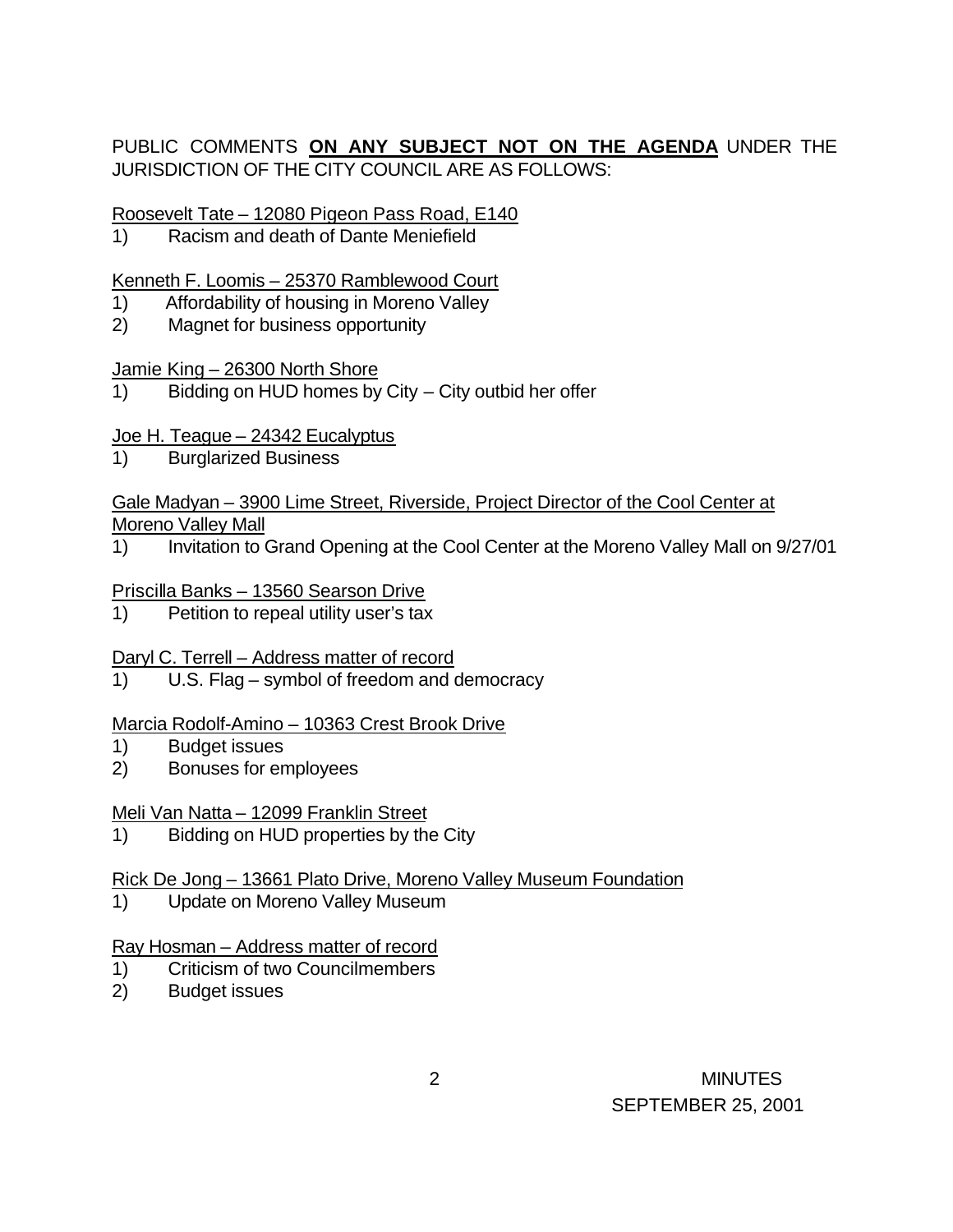Pete Bleckert – Address matter of record

- 1) Criticism of Councilmembers
- 2) Radio system

### George Albanese – Address matter of record

1) Council Rules of Procedures

Tom Jerele – 24895 Sunnymead Boulvard, #133

1) Importance of keeping the City clean

# **JOINT CONSENT CALENDARS (SECTIONS A-C) OF THE CITY COUNCIL OF THE CITY OF MORENO VALLEY, MORENO VALLEY COMMUNITY SERVICES DISTRICT, AND COMMUNITY REDEVELOPMENT AGENCY OF THE CITY OF MORENO VALLEY**

Mayor Flickinger opened the agenda items for the Consent Calendars for public comments; there being none, public comments were closed.

Mayor Pro Tem Batey made a motion seconded by Councilmember West, to continue Item A3, Forth Amendment to Police Contract, until after discussion by the Public Safety Subcommittee. Motion carried unanimously.

Mayor Pro Tem Batey made a motion, seconded by Councilmember West to approve the Consent Calendars in their entireties, with the exception of Item B2, pulled for separate discussion/action, and Item A3, continued until after discussion by Public Safety Subcommittee. Motion carried 5-0. Roll call vote.

# **A. CONSENT CALENDAR** - **CITY COUNCIL**

- A1. ORDINANCES FIRST READING BY TITLE ONLY Waived reading of all Ordinance Introductions and read by title only.
- A2. WARRANT REPORT AUGUST 31, 2001 Adopted Resolution No. 2001-56, approving the Warrant Reports, including wire transfers, dated **August 2001** in the total amount of **\$6,002,655.34.**

# Resolution No. 2001-56

A Resolution of the City Council of the City of Moreno Valley, Approving the Warrant Reports, Dated August 31, 2001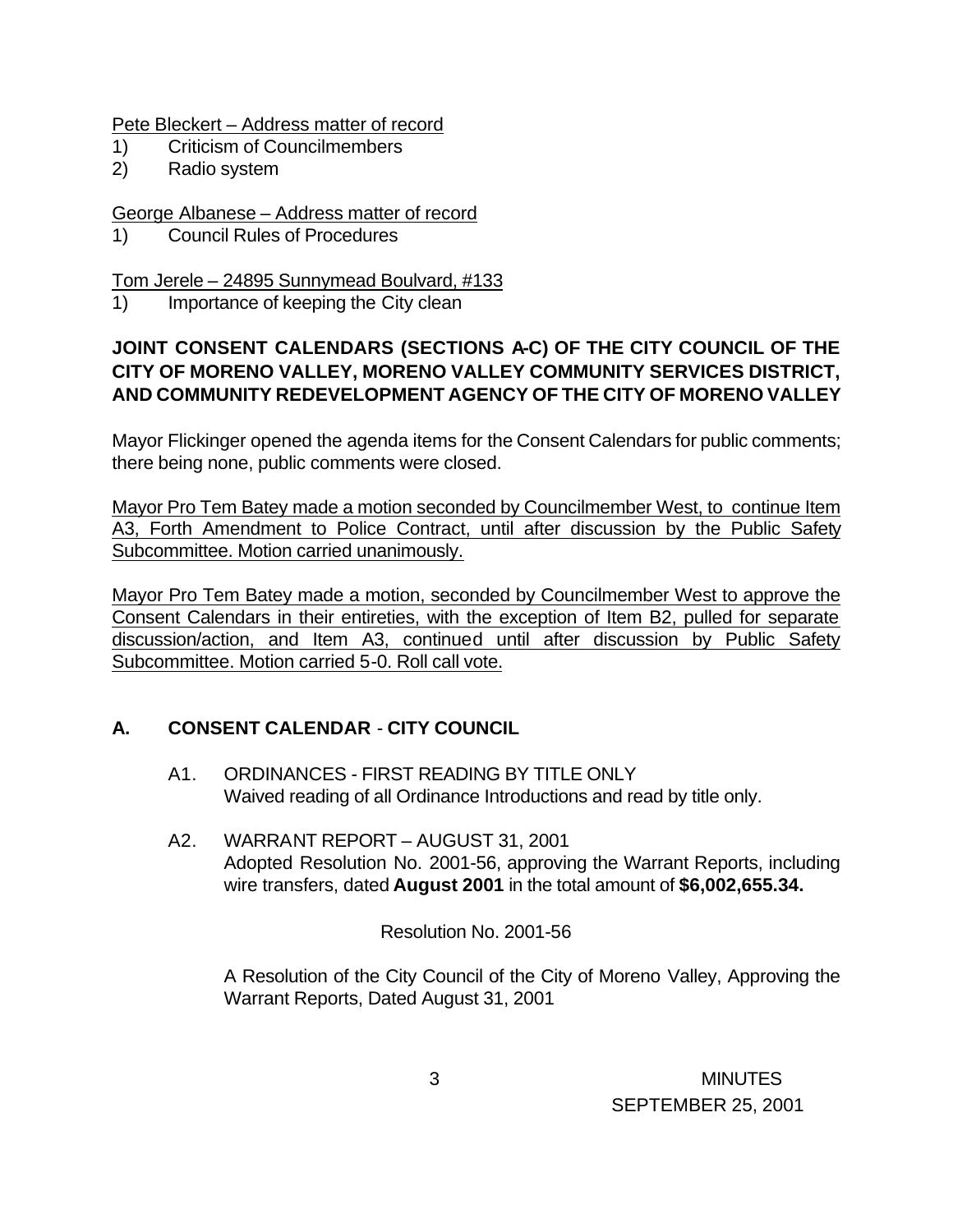- A3. FOURTH AMENDMENT TO POLICE CONTRACT Continued to the Council meeting after the discussion of the Public Safety Subcommittee.
- A4. NOTICE OF AWARD FOR CONSTRUCTION CONTRACT MEDIAN NOSE MODIFICATIONS AT VARIOUS LOCATIONS, STORM DRAIN IMPROVEMENTS AT FREDERICK STREET AND ALESSANDRO BOULEVARD, AND INTERSECTION CROSS GUTTER IMPROVEMENTS AT PIGEON PASS ROAD AND IRONWOOD AVENUE, PROJECT NOS. 98- 26765, 98-21767, 98-21768

Awarded the construction contract to H&H General Contractors, Inc., San Bernardino, California, the lowest responsible bidder; authorized the Mayor to execute a contract Agreement with H&H General Contractors, Inc.; authorized the issuance of a purchase order to H&H General Contractors, Inc., in the amount of \$784,834.60 (the amount of bid plus 10% contingency), when the contract has been signed by all parties (Account Nos. 426.76520, 125.66121, and 125.66621; awarded the construction inspection services contract to CALTROP Engineering Corporation, Upland, California; awarded the construction geotechnical services contract to LOR Geotechnical Group, Inc., Riverside, California; awarded the construction surveying services contract to Hillwig-Goodrow, LLC, Yucaipa, California; and approved the Budget Appropriation Adjustment transferring \$117,500 of unencumbered measure "A" funds in the Nason/Alessandro to Fir Street Improvements Project (Account No. 125.89730) to fund the project budget shortfall in the following accounts:

- i) \$30,000 in Account No. 125.66121 for the Frederick/Alessandro Intersection and Storm Drain Improvements;
- ii) \$60,000 in Account No. 125.66621 for the Intersection Cross Gutter Modifications at the intersection of Pigeon Pass Road/Ironwood Avenue; and
- iii) \$27,500 in Account No. 426.76520 for the Median Nose Modifications at various intersections throughout the City
- 4 MINUTES A5. RESOLUTION ACCEPTING A PORTION OF KALMIA AVENUE FROM PETTIT STREET TO WEBER AVENUE AS PUBLIC RIGHT-OF-WAY Approved and adopted Resolution No. 2001-57 accepting dedication of a portion of Kalmia Avenue from Pettit Street to Weber Avenue for public highway, utility and public service purposes, but not accepting as a part of the City-maintained road system; and directed the City Clerk to certify to the acceptance of said dedication and cause said certification to be recorded in the office of the Recorder of the County of Riverside together with said

SEPTEMBER 25, 2001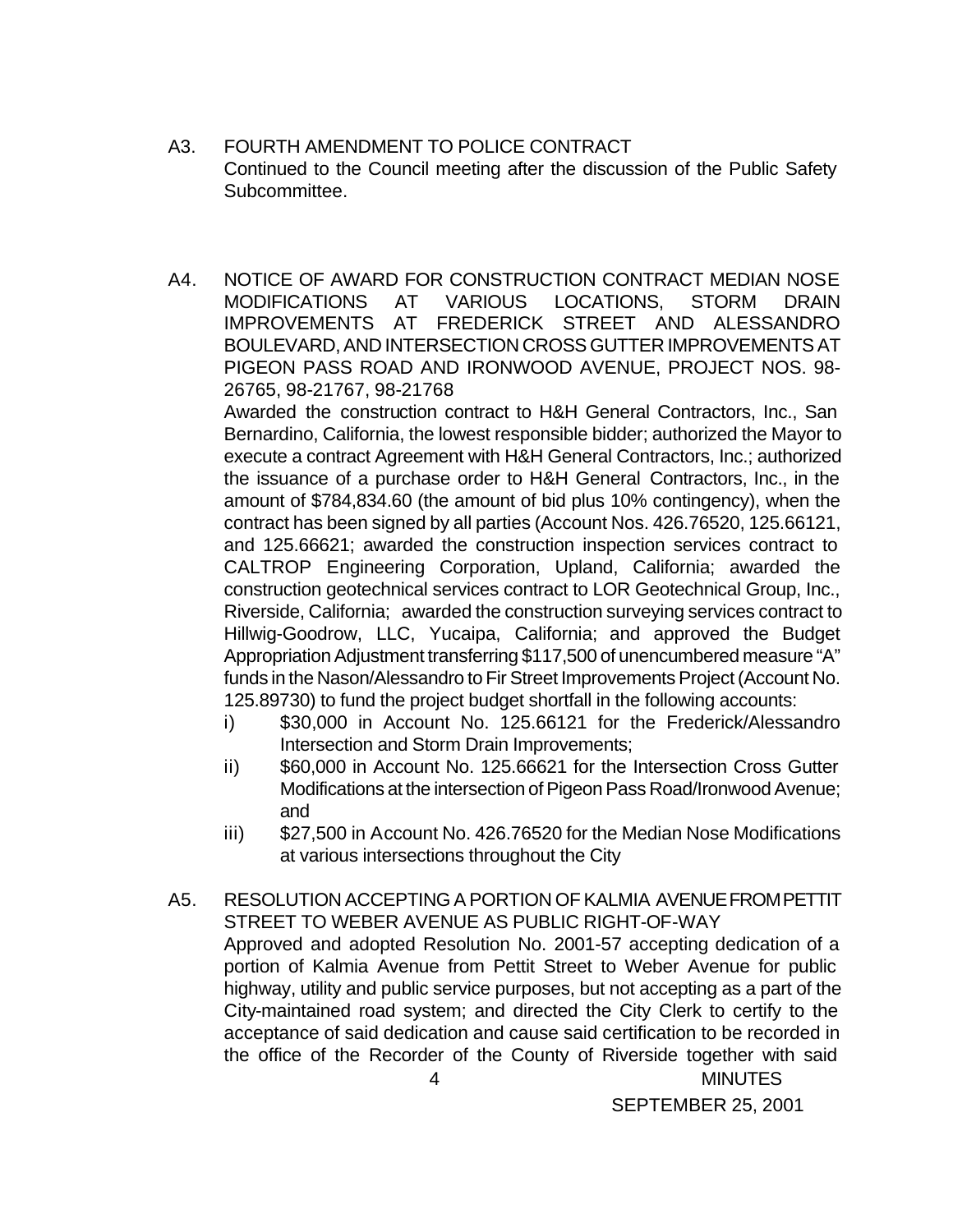Resolution.

Resolution No. 2001-57

A Resolution of the City Council of the City of Moreno Valley, California, Accepting Dedication of an Easement over Certain property for Public Highway Purposes

### **B. CONSENT CALENDAR** - **COMMUNITY SERVICES DISTRICT**

B1. ORDINANCES - FIRST READING BY TITLE ONLY Waived reading of all Ordinance Introductions and read by title only.

# **C. CONSENT CALENDAR** - **COMMUNITY REDEVELOPMENT AGENCY**

C1. ORDINANCES - FIRST READING BY TITLE ONLY Waived reading of all Ordinance Introductions and read by title only.

# **D. REPORT OF ACTION FROM CLOSED SESSION BY CITY ATTORNEY, IF ANY - NONE**

### **E. PUBLIC HEARINGS**

**RECESS; RECONVENE**

E1. COUNCILMANIC REDISTRICTING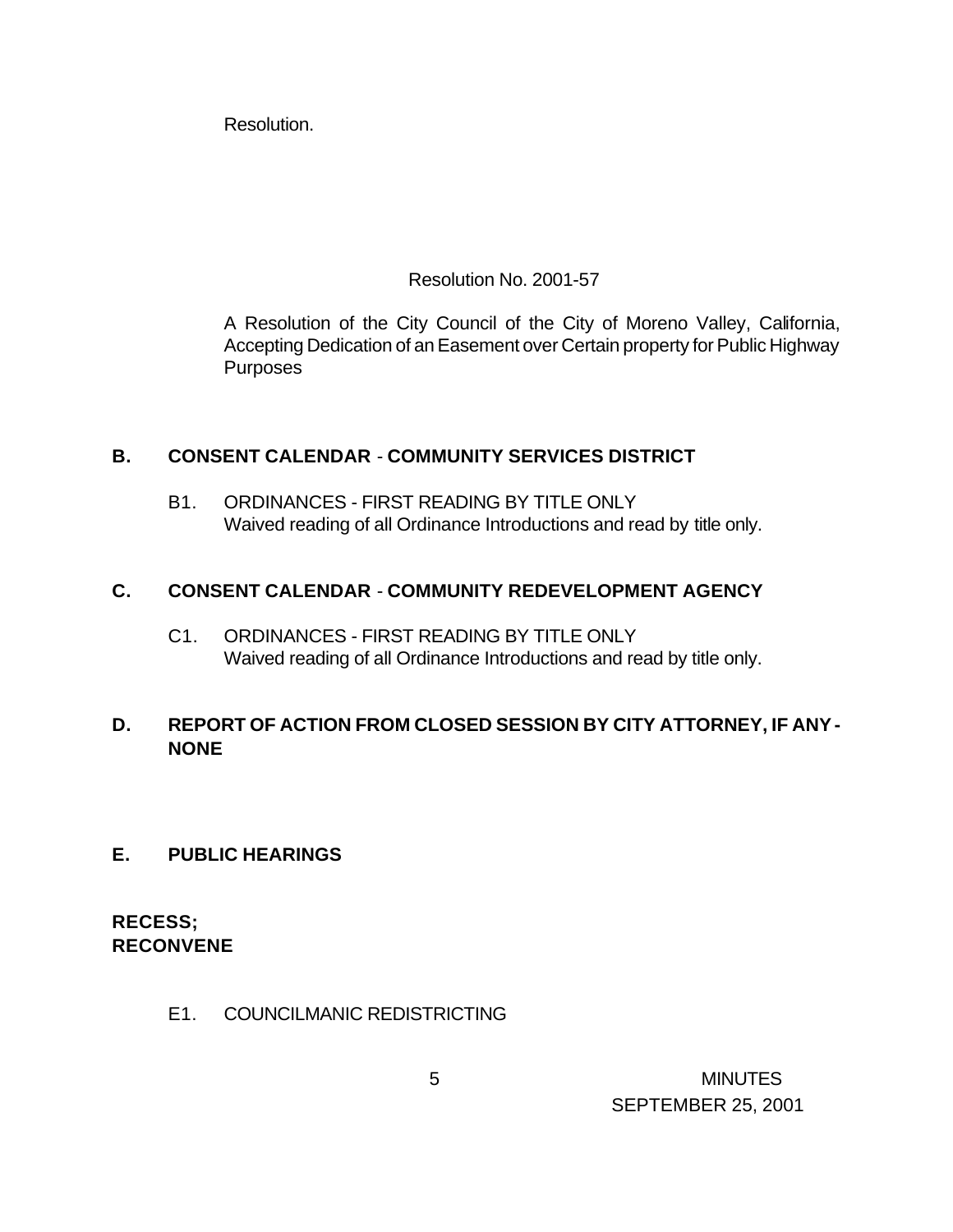Conducted a public hearing to consider the proposed alternative redistricting plans of the Councilmanic districts in the City of Moreno Valley.

Mayor Flickinger opened the public testimony portion of the public hearing – Comments were received from Bernadette Burks and Tom Jerele Sr. Mayor Flickinger closed the public comments portion of public hearing.

No action required.

## • **ITEMS REMOVED FROM CONSENT CALENDARS FOR DISCUSSION OR SEPARATE ACTION**

 B2. NON-MOTORIZED TRAILS PROGRAM GRANT AND ADOPTING THE RESOLUTION FOR THE APPLICATION OF GRANT FUNDS FOR THE NON-MOTORIZED TRAILS PROGRAM

Boardmember White made a motion, seconded by Boardmember West to approve the application process by the Parks and Recreation Department for a \$100,000 grant for Non-Motorized Trails Program administered by the state of California Department of Parks and Recreation; and adopt Resolution No. CSD 2001-17 to approve the application for grant funds for the non-motorized trails program under the Safe Neighborhood Parks, Clean Water, Clean Air, and Coastal Protection Bond Act of 2000, for the improvements of public access to section "A" of the aqueduct trail. Motion carried 4-1, President Flickinger opposed. Roll call vote.

Resolution No. CSD 2001-17

Resolution of the City Council of the City of Moreno Valley, California, Acting in its Capacity as the Board of Directors of the Moreno Valley Community Services District Certifying the Approval of the Governing Board for the Application for Grant Funds for the Non-Motorized Trails Program under the Safe Neighborhood Parks, Clean Water, Clean Air, and Coastal Protection Bond Act of 2000, for the Improvements of Public Access to Section "A" of the Aqueduct Trail

### **F. REPORTS**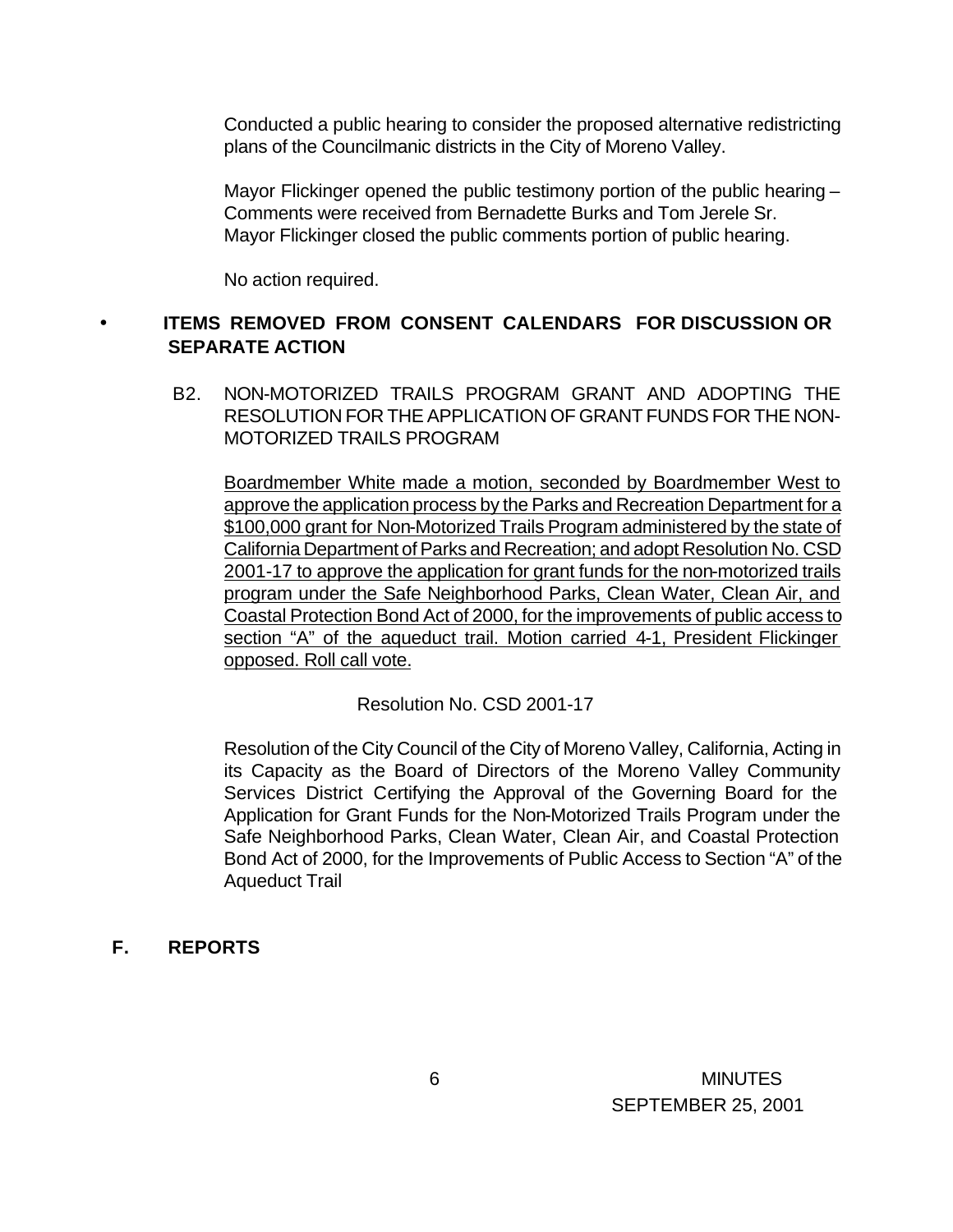F1. LEGISLATIVE UPDATE (CONTINUED FROM SEPTEMBER 18, 2001)

#### Councilmember White made a motion, seconded by Mayor Pro Tem Batey to receive and file the Legislative Status Report. Motion carried 5-0.

### **RECESS; RECONVENE**

# **AGENDA ORDER**

F3. CHAMBER OF COMMERCE FUNDING

Mayor Flickinger opened the agenda item for public comments, which were received from George Albanese, Tom Jerele Sr., and Priscilla Banks.

Councilmember White made a motion, seconded by Mayor Pro Tem Batey to authorize the City Manager to execute agreements with the Chambers of Commerce located in the City to develop and maintain programs of services to benefit local businesses and the City. Motion carried 5-0. Roll call vote.

# **AGENDA ORDER**

Councilmember Stewart made a motion, seconded by Mayor Pro Tem Batey to continue Item F2, Report on City Financial Management, and Item F4, City Council Recognition Policy, to the October 9, 2001, City Council meeting. Motion carried unanimously.

- F2. REPORT ON CITY FINANCIAL MANAGEMENT Continued to October 9, 2001, City Council meeting.
- F4. CITY COUNCIL RECOGNITION POLICY REVISION Continued to October 9, 2001, City Council meeting.
- F5. CITY MANAGER'S REPORT (Oral presentation only)

 7 MINUTES SEPTEMBER 25, 2001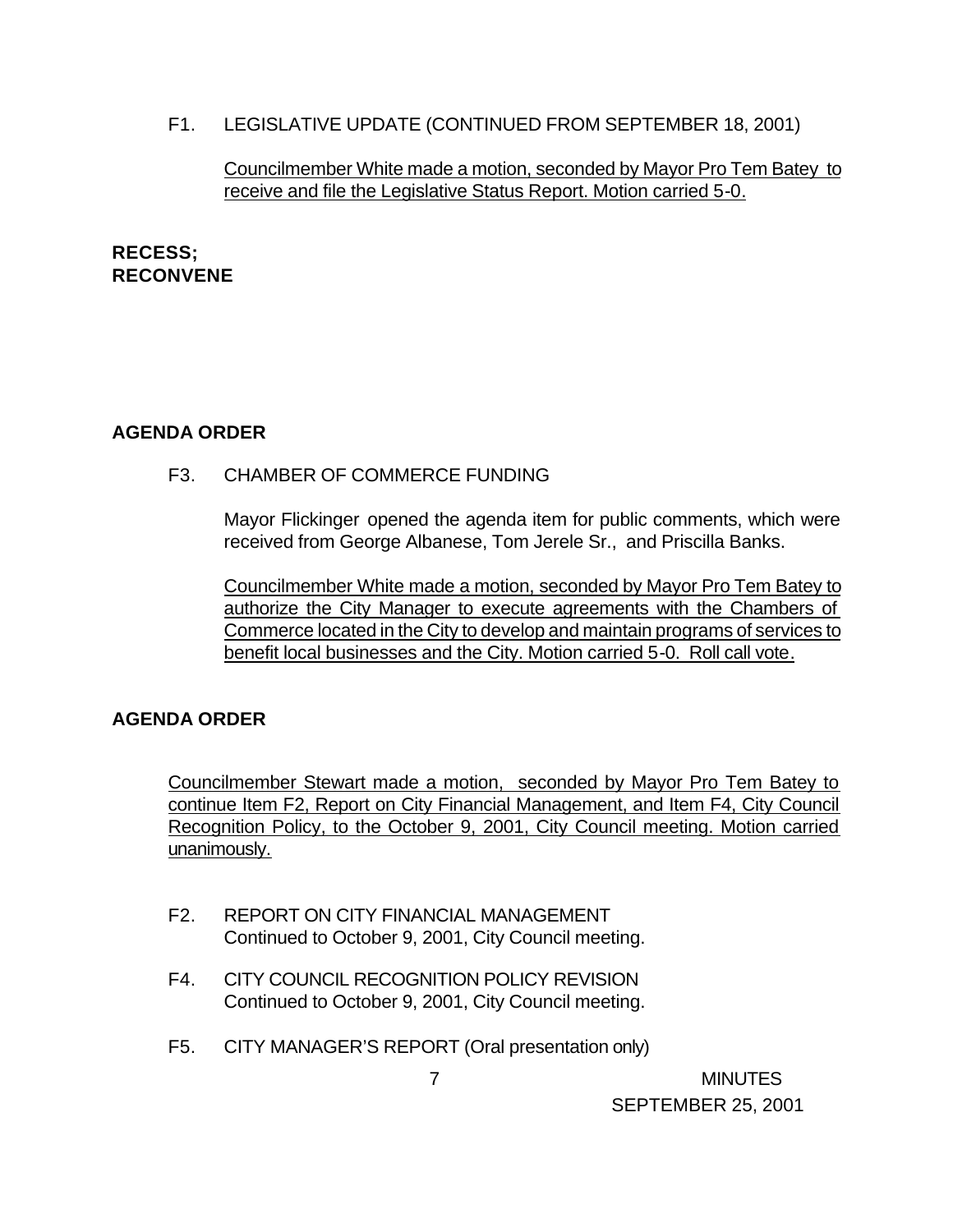None

### **G. LEGISLATIVE ACTIONS**

ORDINANCES - 1ST READING AND INTRODUCTION - NONE

ORDINANCES - 2ND READING AND ADOPTION - NONE

ORDINANCES - URGENCY ORDINANCES – NONE

#### RESOLUTIONS

G1. RESOLUTION NO. 2001-55, REPEALING RESOLUTION NO. 99-53, AND ADOPTING AMENDED AND RESTATED RULES OF PROCEDURE FOR CITY COUNCIL MEETINGS AND RELATED FUNCTIONS AND ACTIVITIES (CONTINUED FROM SEPTEMBER 18, 2001)

Mayor Flickinger opened the agenda item for public comments, which were received from George Albanese, Bernadette Burks, Pete Bleckert, Ray Hosman, Priscilla Banks, and Tom Jerele.

Councilmember White made a motion, seconded by Councilmember West to adopt Resolution No. 2001-55, repealing Resolution No. 99-53, and adopting amended and restated rules of procedure for City Council meetings and related functions and activities and as amended – placing the "Report of Action from Closed Session by City Attorney" item before the Adjournment, changing numbering of Public Hearing item to "D", and assigning letter "E" to Items Removed from Consent Calendars for Discussion or Separate Action. Motion carried 4-1, Mayor Flickinger opposed. Roll call vote.

Resolution No. 2001-55

A Resolution of the City Council of the City of Moreno Valley, California, Repealing Resolution No. 99-53, and Adopting Amended and Restated Rules of Procedure for Council Meetings and Related Functions and Activities

> 8 MINUTES SEPTEMBER 25, 2001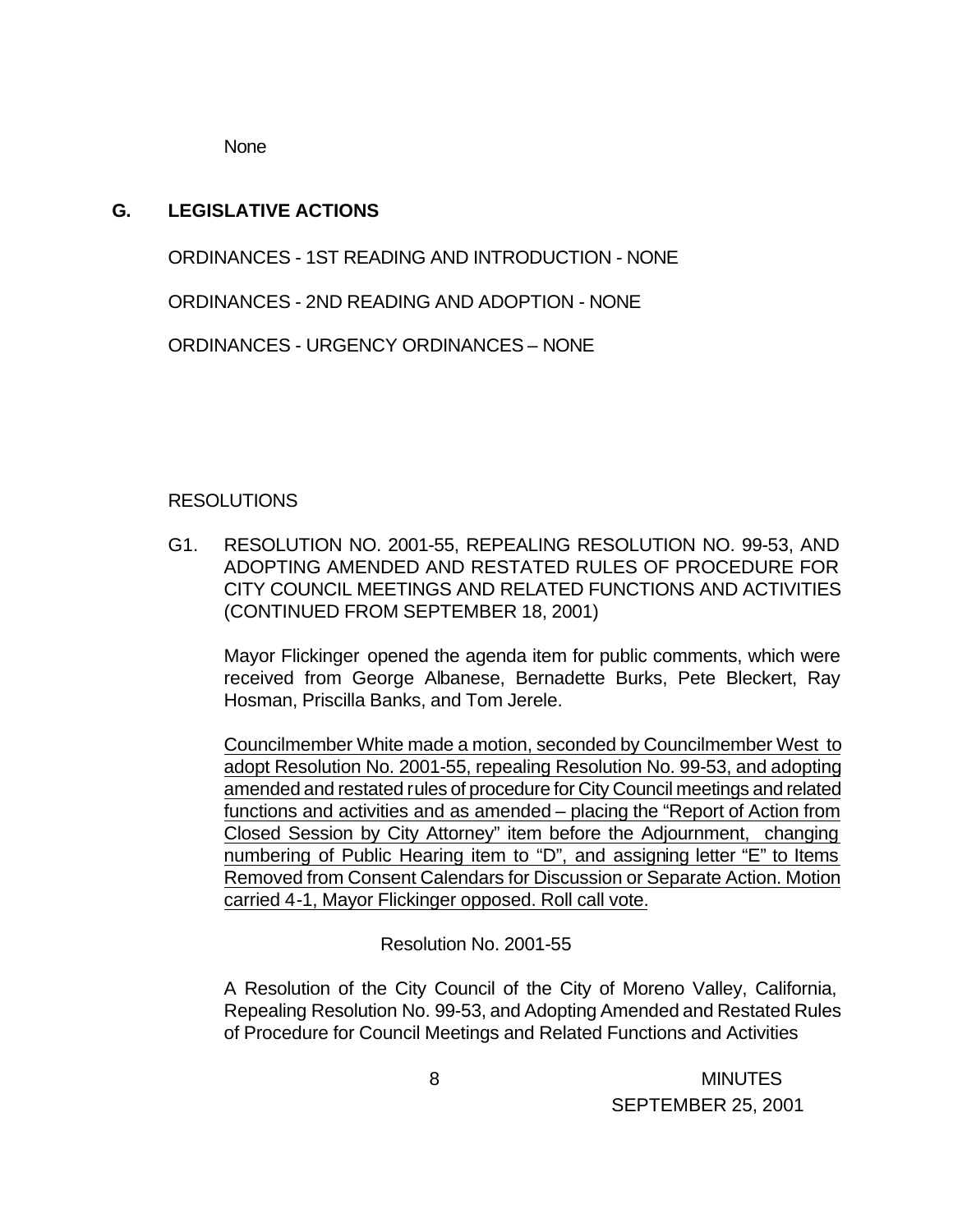# **CONTINUATION OF PUBLIC COMMENTS ON MATTERS NOT ON THE AGENDA**, **IF NEEDED - NONE**

## **CLOSING COMMENTS AND/OR REPORTS OF THE CITY COUNCIL, COMMUNITY SERVICES DISTRICT, OR COMMUNITY REDEVELOPMENT AGENCY**

### Mayor Pro Tem Batey

- 1) Responded to earlier public comments regarding purchase of a HUD home asked that the City withdraw its bid for Larkhaven property and allow the young family (the second highest bidder) to bid on this house
- 2) Responded to Mr. Roosevelt Tate's comments stated that the City Council is not racist, it is very fair and represents all people. Said that he construed these comments as a threat to himself and his family

### Councilmember White

- 1) Clarified that during the Closing Comments/Reports of the City Council, he has the right to speak on any subject he wishes and is not required to respond to public comments
- 2) Responded to public comments regarding the representation on the City Council from Latino community – this is not the Council's responsibility; it is the responsibility of the community that votes
- 3) Responded to public comments regarding bringing jobs to the City future Walgreens warehouse will create about 200-600 jobs. Emphasized that the City Council and Economic Development Department are working very hard to bring businesses to the **City**
- 4) Budget issues invited residents to work together and to discuss availability of funds

### Councilmember Stewart

- 1) Announced that the budget is available at the City Clerk's office and at the library and asked citizens, especially those advocating elimination of the utility user's tax, to read it
- 2) Budget issues invited everyone to discuss availability of funds and spending priorities to improve the City and public safety
- 3) Changing the City Council's meetings time. Stated that receiving public comments just before Council comments will allow the Council to address public's concerns in a timely manner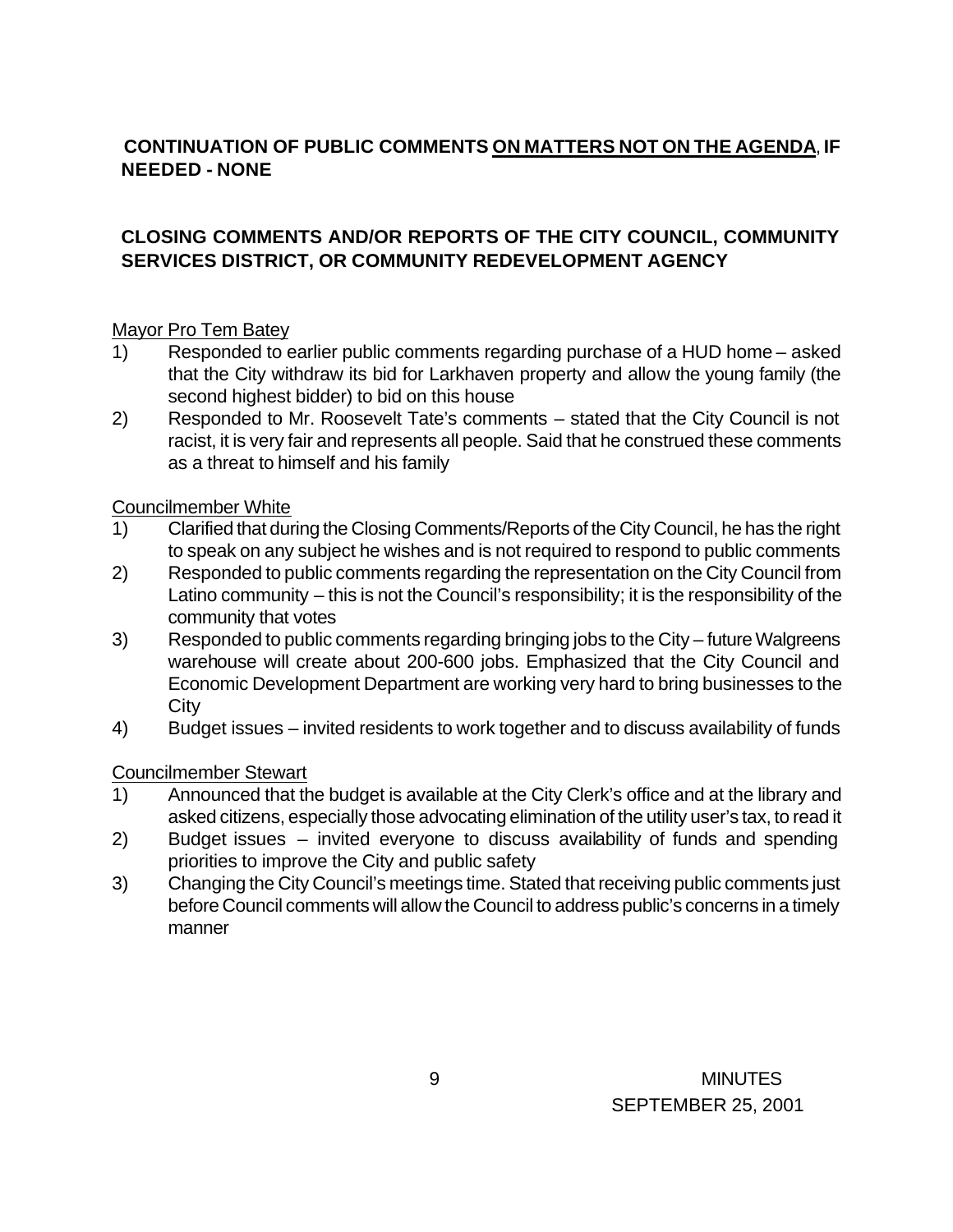- 4) Responded to Mr. Tate's comments stated that his criticism of the Council is mistaken because the Councilmembers as public officials cannot comment on pending litigation matters and proper investigation needs to be conducted
- 5) Successful effort by the Police Department to corral racing vehicles late at night on Sundays in the east side of the City

#### Councilmember West

- 1) Agreed with Mayor Pro Tem Batey that the City should withdraw from bidding on a house on Larkhaven Avenue and thus allow the second highest bidder to purchase this property. Asked for a review of the program
- 2) Budget issues/utility user's tax asked residents to familiarize themselves with the budget first before discussing elimination of this tax
- 3) Thanked Councilmembers for supporting the resolution regarding Kalmia Road improvements. Stated he and City staff had been working on this project together with residents
- 4) Asked for the community input to develop a comprehensive program to improve all private roads in the east end of the City

### Mayor Flickinger

- 1) Congratulated Councilmember West on success of the Kalmia project
- 2) Announced that the discussion regarding the bid for purchase of Larkhaven property would be agendized for October 9, 2001, City Council meeting and the entire revitalization program for October 23, 2001
- 3) Announced that Walgreens had chosen to build a new distribution center in Moreno Valley – this is probably the highest-ranking corporation that had ever chosen Moreno Valley
- 4) Announced that Papa John's Pizza representatives were not notified of the presentation of awards– presentation would be agendized for the next Council meeting
- 5) Riverside Transit Agency Web site at www. rrta.com several pictures of a bus painted by Moreno Valley High School arts students – tribute to people who lost their lives in New York and Washington and to heroes involved in rescue efforts
- 6) Announced new Council meeting schedules starting next week Closed Session October 2 at 6:00 p.m.; regular meeting - October 9 at 6:30 p.m., and special presentations at 6 p.m. Added that public comments on items not on the agenda would be heard prior to the Council Closing Comments at the end of the meeting
- 7) Announced upcoming Grand Opening for Cool Center at the Moreno Valley Mall– a place for people without air-conditioning to cool off

# **ADJOURNMENT**